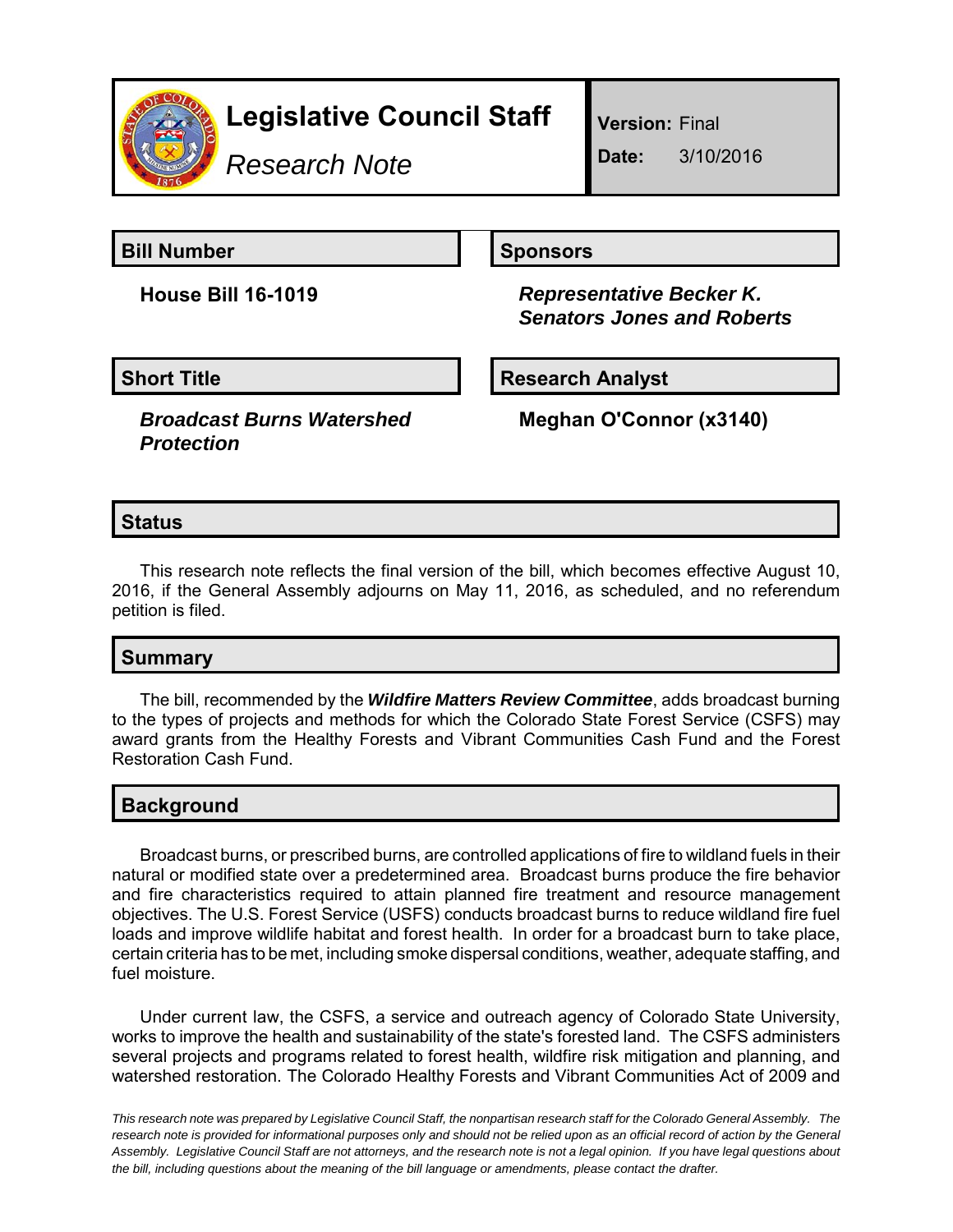the Healthy and Vibrant Communities Fund were established by House Bill 09-1199. The act addressed the risk of wildfire in the state and the development of community wildfire protection plans to bring together federal, state, and local interests, including nongovernmental entities, to address the risk of wildfire to life, property, and infrastructure in the state. Moneys in the fund are currently allocated for:

- reducing community wildfire risks;
- supporting wildfire preparedness;
- supporting watershed restoration; and
- providing economic development incentives related to woody biomass utilization.

The Healthy Forests and Vibrant Communities Act also permits the CSFS to use up to \$1 million annually from the Forest Restoration Program Cash Fund for wildfire risk mitigation and support of long-term ecological restoration. The Forest Restoration Program and the Forest Restoration Cash Fund were created in 2007 as a pilot program. The cash fund is funded through the Severance Tax Operational Fund. House Bill 12-1032 extended the funding from the Severance Tax Operational Fund through FY 2017-18 at a level of \$2.5 million annually. The restoration program helps fund projects that demonstrate a community-based approach to forest restoration. CSFS is required to issue a statewide request for grant proposals for such projects.

### **House Action**

*House Agriculture Committee (January 27, 2016).* At the hearing, representatives from CSFS and the Colorado Department of Public Safety testified in support of the bill. There was no testimony in opposition to the bill.

The committee adopted amendment L.001, and referred the bill, as amended, to the House Committee of the Whole. The amendment changed the term "fuel mitigation treatment" to "fuel reduction treatment," which clarified that broadcast burns would be considered a fuel reduction treatment rather than a fuel mitigation treatment.

*House second reading (February 1, 2016).* The House adopted the House Agriculture, Livestock, and Natural Resources committee report; there were no further amendments to the bill. The House passed the bill on second reading, as amended.

*House third reading (February 2, 2016).* The House passed the bill on third reading with no amendments.

#### **Senate Action**

*Senate Agriculture, Energy, and Natural Resources Committee (February 25, 2016).* At the hearing, representatives from CSFS, the Division of Fire Prevention and Control, and Denver Water testified in support of the bill.

The committee adopted amendment L.002, and referred the bill, as amended, to the Senate Committee of the Whole, with a recommendation that it be placed on the consent calendar. The amendment replaced the term "fuel reduction treatment" with "fuel mitigation treatment," returning the language of the bill to that of the introduced version.

**Senate second reading (March 1, 2016).** The Senate adopted the Senate Agriculture, Energy, and Natural Resources committee report and passed the bill on the second reading consent calendar, as amended.